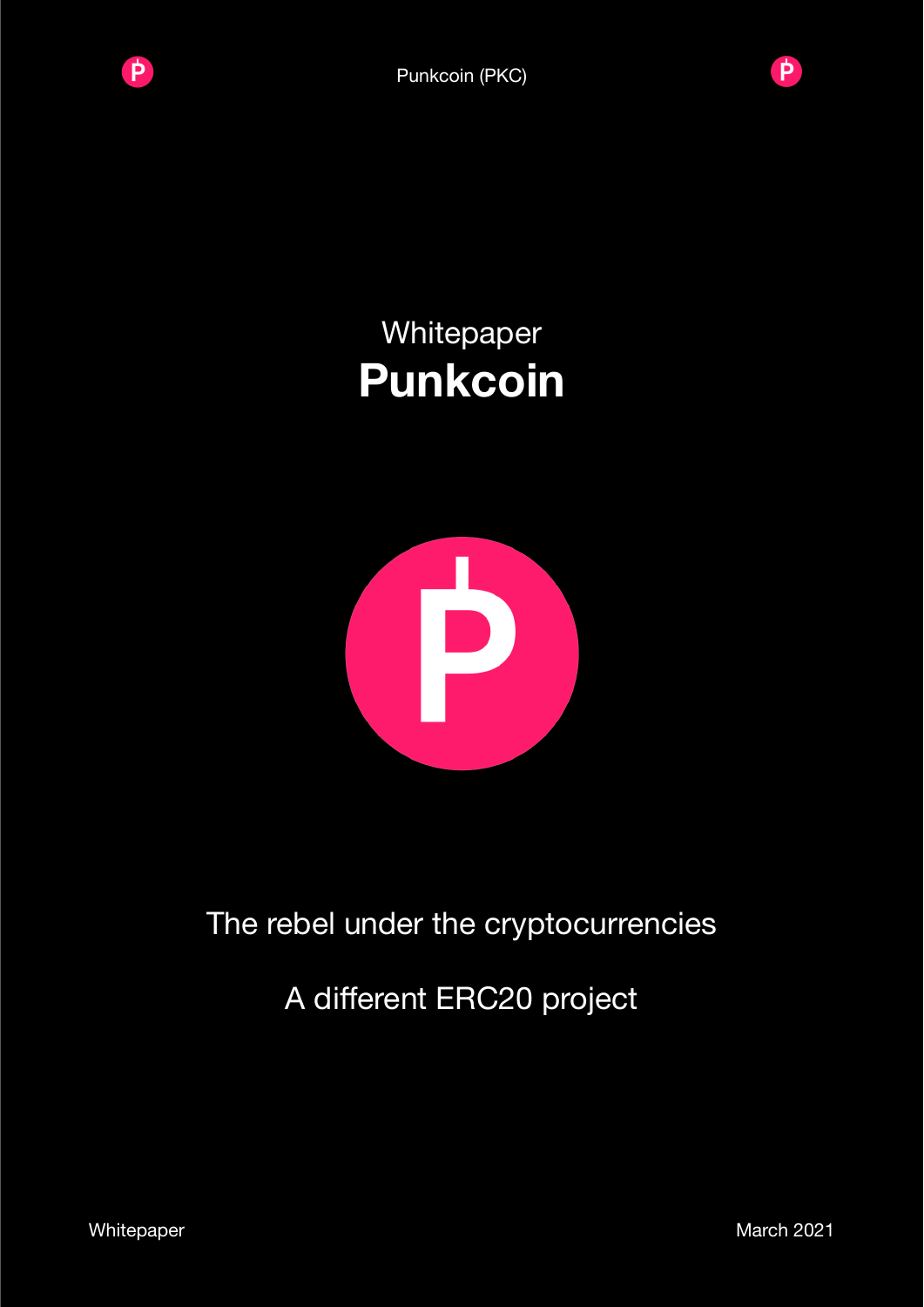

**Pulled** Punkcoin (PKC)



### <span id="page-1-0"></span>**Index**

| Index                          | $\overline{2}$ |
|--------------------------------|----------------|
| <b>Introducing Punkcoin</b>    | 3              |
| But why is Punkcoin different? | 3              |
| The distribution of Punkcoin   | 4              |
| <b>Punkcoin ICO</b>            | $\overline{5}$ |
| Additional info and next steps | 6              |
| <b>Timeline Punkcoin</b>       | $\overline{7}$ |
| Team and partners              | 7              |

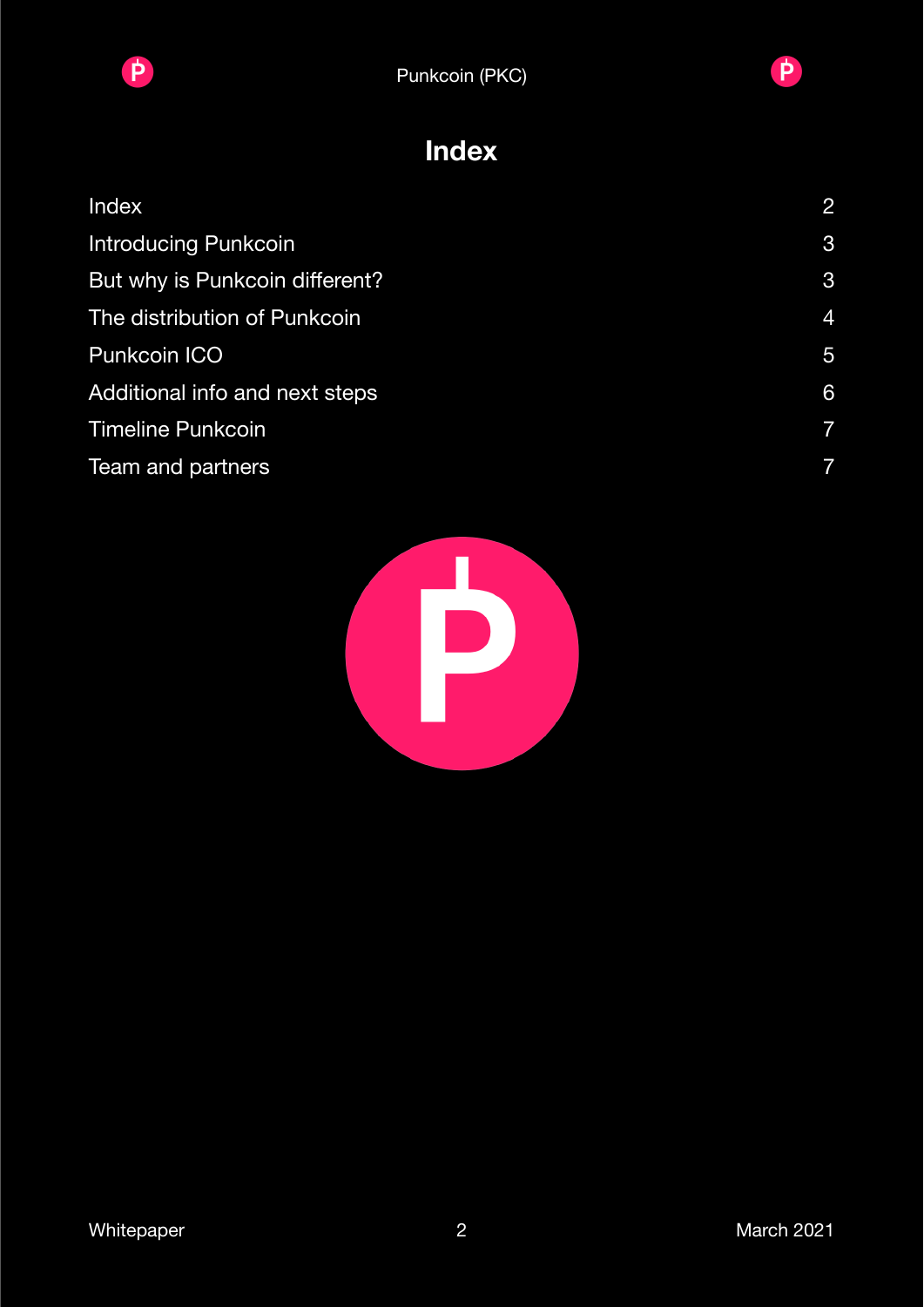



#### <span id="page-2-0"></span>**Introducing Punkcoin**

Punkcoin is a cryptocurrency, the rebel under the cryptocurrencies. It is based on the Ethereum platform, using its ERC20 standard with the token symbol PKC. The contract source code is verified and published on Etherscan.

There will be a maximum supply of 1,000,000,000,000,000 Punkcoins.

The complete amount will be minted during an ICO, so the total supply equals the maximum supply.



### <span id="page-2-1"></span>**But why is Punkcoin different?**

Punk is a youth culture. Its attributes are

provocative look, rebellious attitude and non-conforming behaviour.

And so is Punkcoin. Of course it stands for a decentralized finance (DeFi) system. But while Bitcoin and some altcoins are more and more discovered by big institutions, Punkcoin is mainly the investment for private individuals.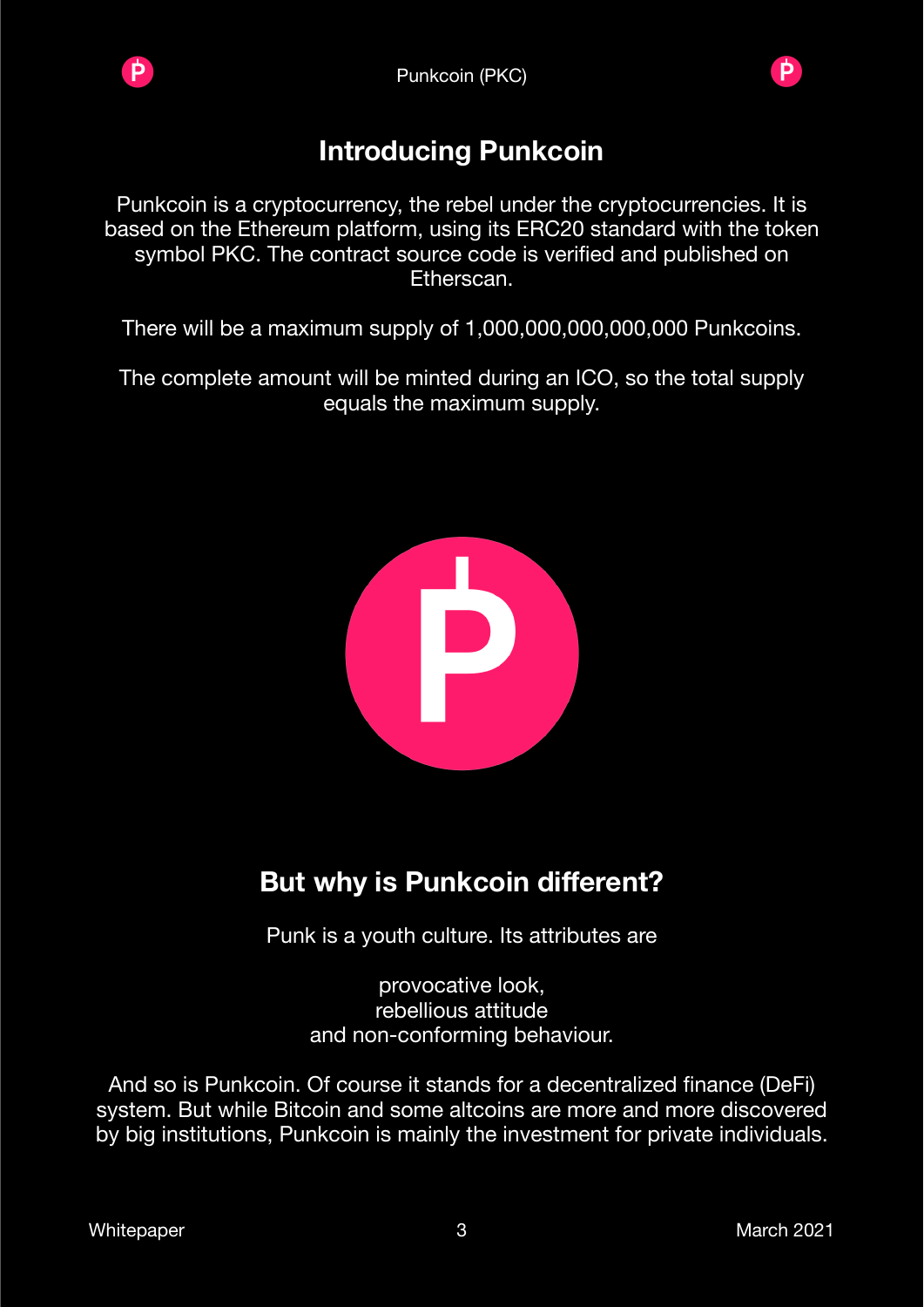



And with the total supply of 1,000,000,000,000,000 tokens everyone is able to own many Punkcoins.

Punkcoin is inspired by CryptoPunks and Bastard Gan Punks (V2). It is a meme token. But a different one. Punkcoin is the most rebellious token. This attribute offers the possibility to outperform and contraperform other cryptocurrencies.

Its design shows exactly what we mentioned before. There are obvious similarities to Bitcoin, Litecoin, Bitcoin Cash and Dogecoin, but the pink colour and the line at the top of the P - a tribute to punk hairstyles - signal uniqueness and non-conformity. One more evidence is the black colour of this whitepaper.

<span id="page-3-0"></span>

**P**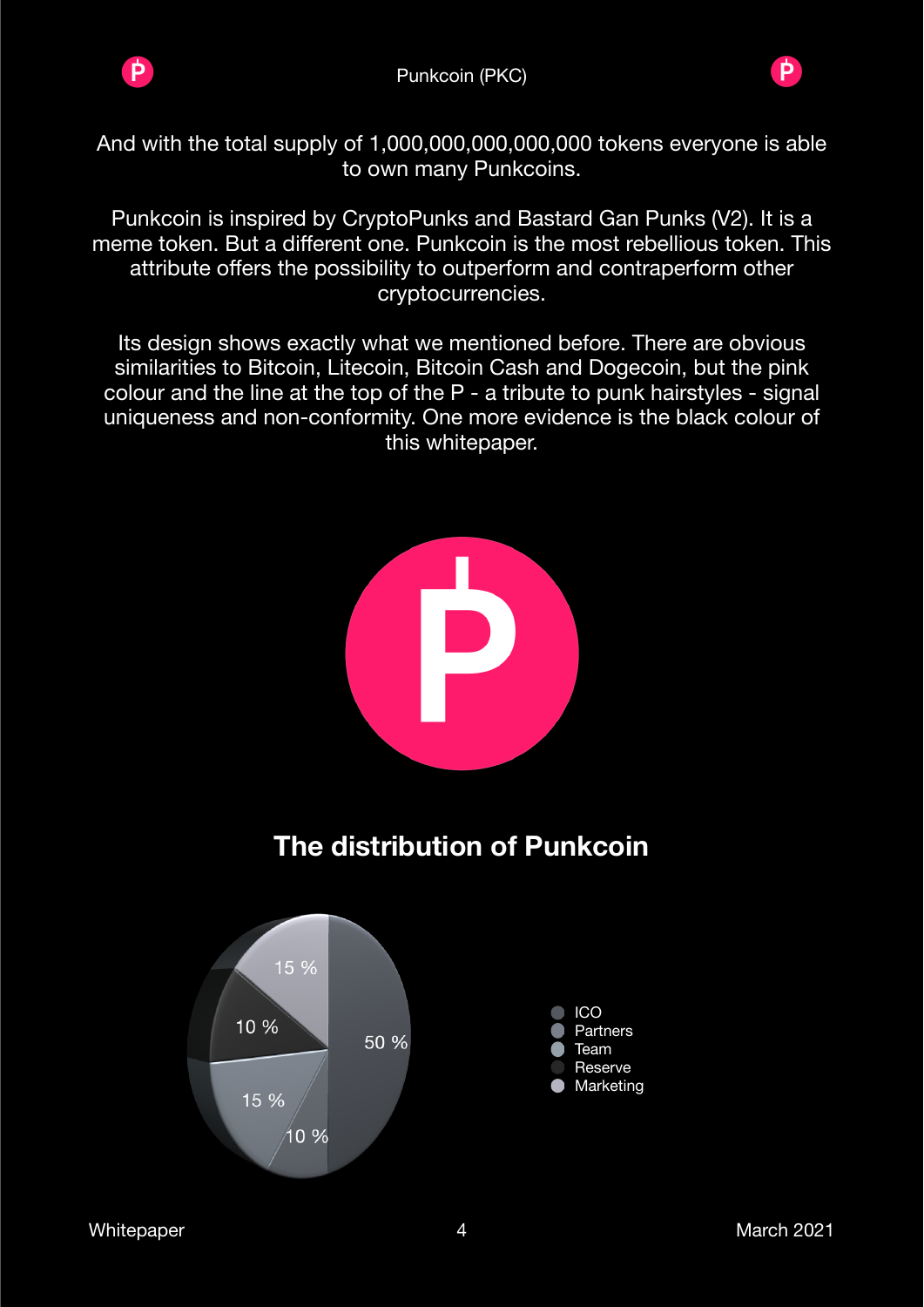

Þ



As mentioned before, the maximum supply will be minted during an ICO. The half of it - 500,000,000,000,000 tokens - will be offered to investors during the ICO.

The other half is reserved for marketing (15 %), general reserve (10 % purpose later in the whitepaper), partners (10 %) and team (15 %).

With these strict rules we ensure a wide distribution without majorities. This is a key to a fair market price, also in the long term.

As you can see, the project provides a solid distribution plan to build a stable basement for fairness, but also success. Let us grow together.



## <span id="page-4-0"></span>**Punkcoin ICO**

Our ICO will have a maximum duration of 30 days. During this time investors are invited to invest in Punkcoin. It will be an increasing price ICO with a double final price and a soft and hard capture.

During the ICO all of the funds are frozen. After the ICO investors can claim their Punkcoin tokens or, in case of no success, their Ethereum refunds.

The ICO contract source code is verified and published on Etherscan.

Following the key parameters of the Punkcoin ICO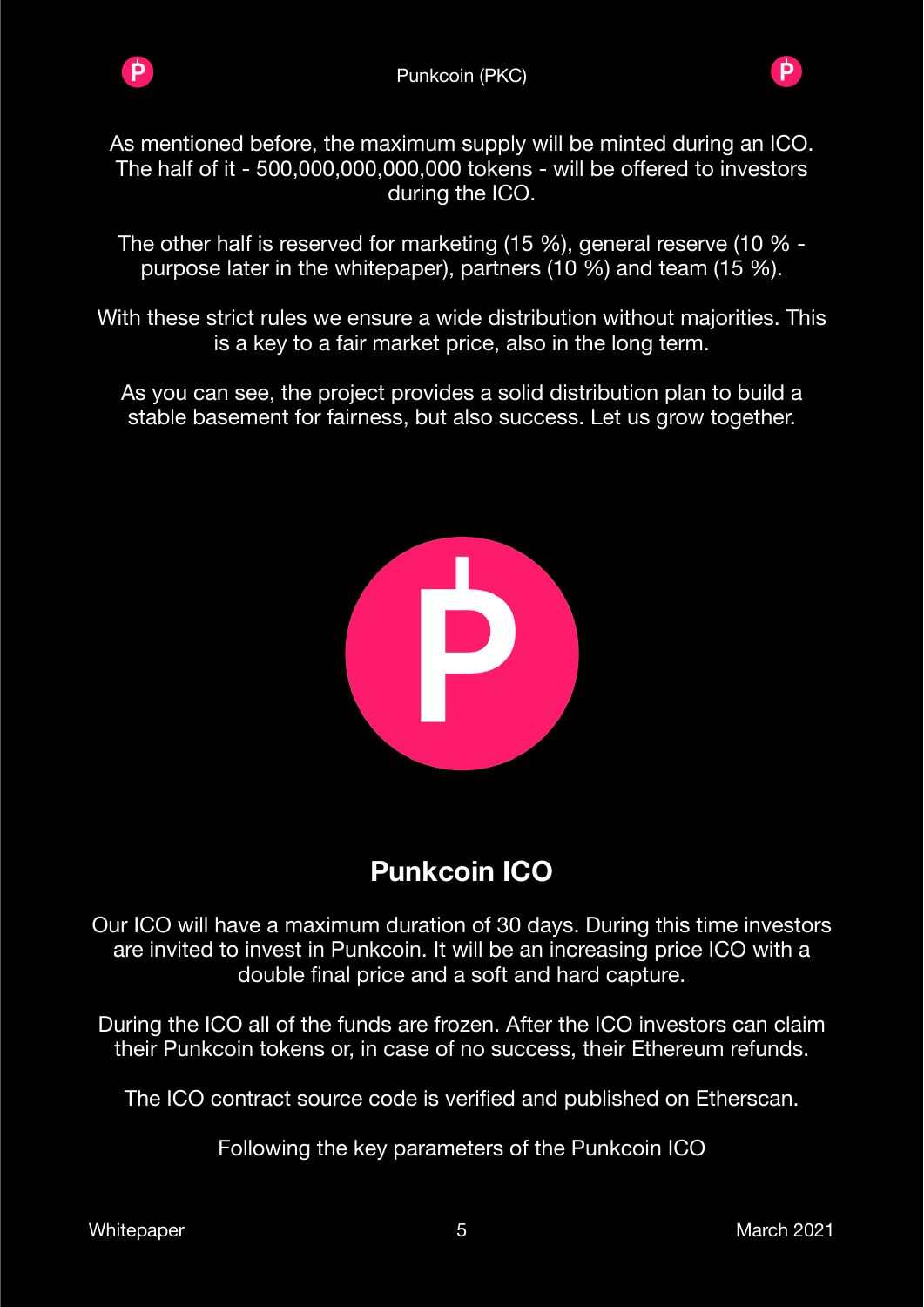



| <b>Parameters</b>       | <b>Value</b>       |
|-------------------------|--------------------|
| Token name              | Punkcoin           |
| Token symbol            | <b>PKC</b>         |
| Token price (ICO start) | 0.000000000002 ETH |
| Token price (ICO end)   | 0.000000000004 ETH |
| Soft capture            | 1 ETH              |
| Hard capture            | 2,000 ETH          |



### <span id="page-5-0"></span>**Additional info and next steps**

Before and during the ICO there will be no Punkcoins at all. After the ICO investors, partners and team can claim their Punkcoin tokens. This is the moment when a fair trade will start.

Our intention for the beginning is to get listet at several decentralized exchanges, e.g. Uniswap is obligatory.

We are not going to begin listing. But a part of our token reserve will be used to build a liquidity pool on Uniswap to ensure listing, if necessary.